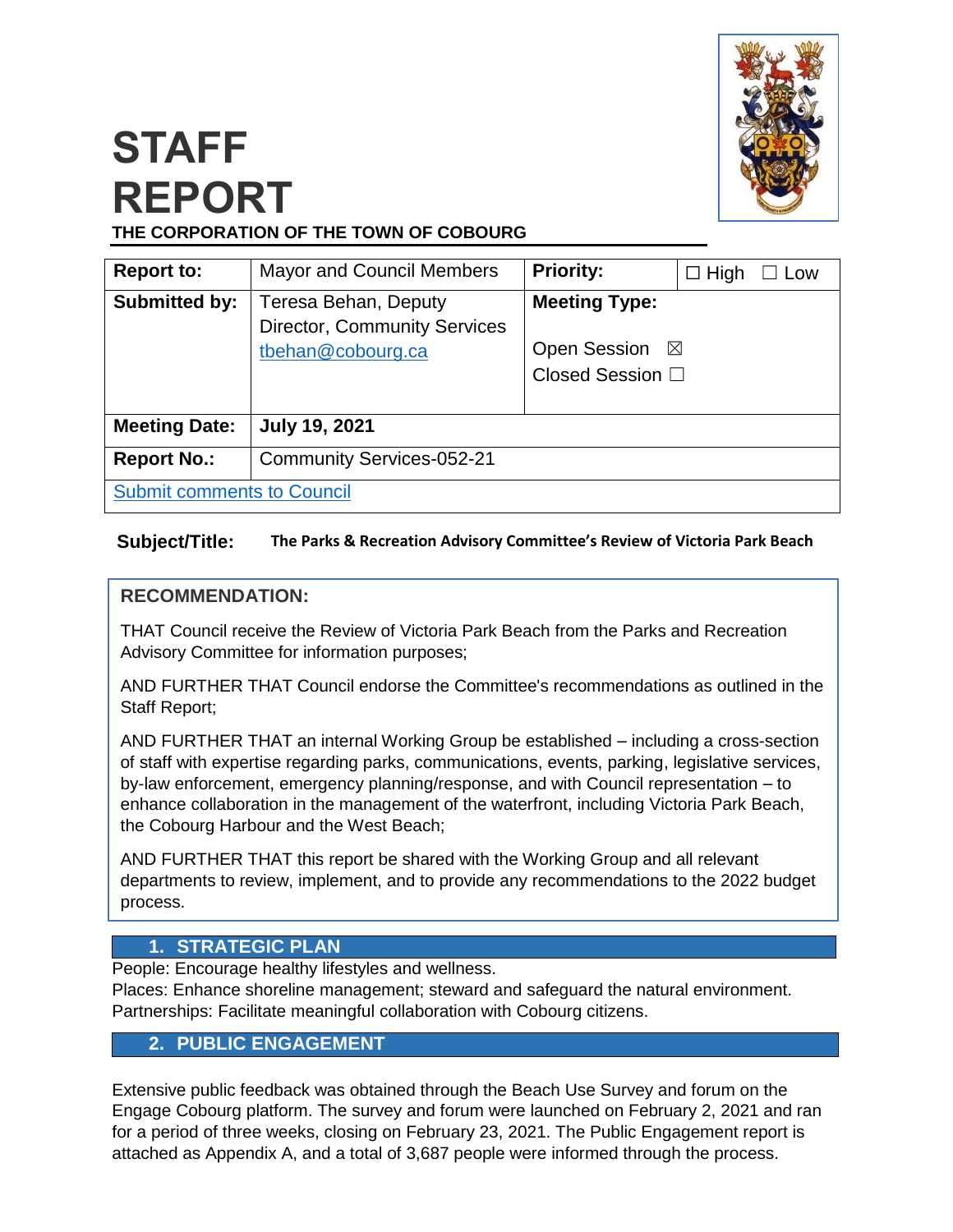The Parks and Recreation Advisory Committee (PRAC) also received several correspondences from members of the community over the course of the review.

# **3. PURPOSE**

This report provides a summary of PRAC's recommendations on how the municipality can manage the popularity of Victoria Park Beach. The 'beach review' was primarily conducted with a 'normal', non-pandemic year in mind, recognizing that the pandemic has provided an opportunity for the Town of Cobourg to review current practices, understand public concerns, and consider new approaches to 'build back better' ahead of the 2022 summer season.

#### **4. ORIGIN AND LEGISLATION**

*On August 31, 2020, Municipal Council approved a motion requesting that PRAC conduct a review of Victoria Park Beach by gathering public input from local residents and by considering the approaches used by other beachfront communities:*

*Moved by Councillor Emily Chorley, Seconded by Deputy Mayor Suzanne Séguin:* 

*WHEREAS at the Committee of the Whole Meeting on August 24, 2020 Council considered a memo from the Secretary of the Parks and Recreation Advisory Committee, regarding a recommendation from the Committee on the Cobourg Beach;* 

*NOW THEREFORE BE IT RESOLVED THAT Council endorse the recommendation of the Parks and Recreation Advisory Committee (PRAC) and request staff to investigate and report on how comparable beachfront communities are managing and regulating their beaches and waterfronts for public access, with the report provided to PRAC by December 1, 2020; and* 

*FURTHER THAT Council request PRAC to receive public input on how the Town of Cobourg can manage the popularity of Victoria Park Beach, and provide recommendations to Council by March 1, 2021.*

#### **5. BACKGROUND**

In August 2020, Council asked PRAC to receive public input on how the Town of Cobourg can manage the popularity of Victoria Park Beach, and to provide their recommendations to Council. With this in mind, the Beach Use Survey was designed by PRAC to inform Cobourg residents of costs and options related to Victoria Park Beach, and to gather feedback and ideas for managing and mitigating the impact of the high volume of visitors to the beach during a typical summer.

The public feedback gathered through the Beach Use Survey was compiled by the Communications Department into a detailed report that was extensively reviewed by PRAC members. The survey engaged 1,408 Cobourg residents and business-owners in response to questions about beach amenities/services, prohibited activities, enforcement, changing facilities, lifeguarding, revenue generation, parking, and the economic return to local businesses.

In addition to receiving public input through the Beach Use Survey and citizen correspondences submitted directly to the Committee, PRAC also received input from municipal staff. In December 2020, the Deputy Director of Community Services provided the Committee with information on regulations and approaches used by other waterfront communities such Kenora, Collingwood, Midland, Wasaga Beach, and Fort Erie.

Furthermore, in April 2021, the Manager of Legislative Services presented information to the Committee on by-laws, by-law enforcement processes and the Provincial Offences Act, and the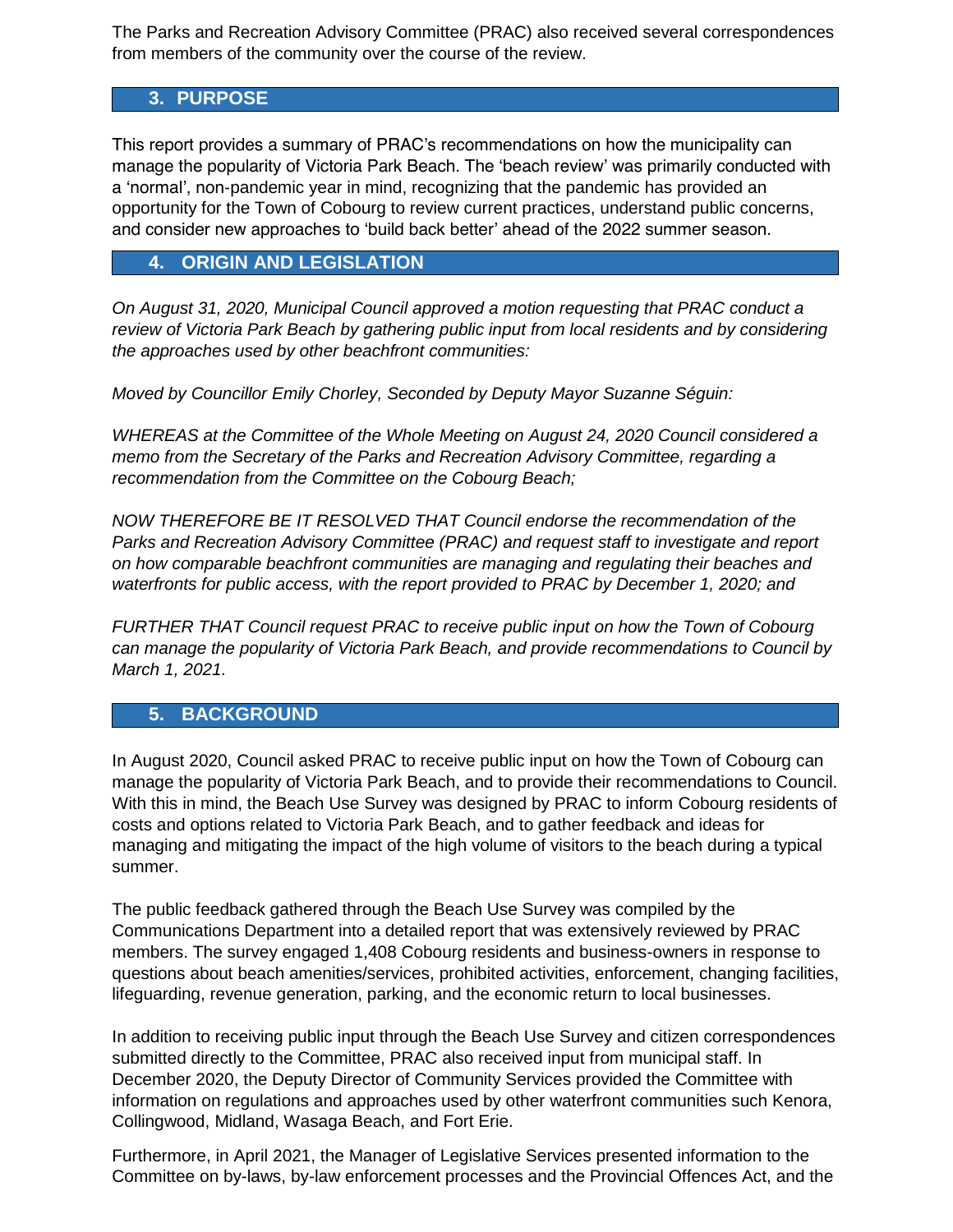Administrator for Engineering and Public Transit provided information regarding waterfront parking lots, rates and passes.

PRAC members also reviewed the Town of Cobourg's existing by-laws to determine whether there is sufficient municipal regulation of common issues such as littering, smoking/cannabis use, dogs on the beach and the use of drones in public parks (see Appendix B).

# **6. ANALYSIS**

Based on the information provided to PRAC by members of the public and municipal staff, the Committee agreed upon the following recommendations for Council's consideration:

#### **Beach Recommendations**

|                  | Action                                                                                                                                                               | <b>Notes</b>                                                                                                                                                                                                   |
|------------------|----------------------------------------------------------------------------------------------------------------------------------------------------------------------|----------------------------------------------------------------------------------------------------------------------------------------------------------------------------------------------------------------|
| Communications   | Increase/update signage at all<br>beach entrances, outlining rules<br>and regulations                                                                                | For example, no barbeques, dogs<br>on the beach, alcohol consumption,<br>smoking restrictions, etc.                                                                                                            |
|                  | Develop and expand a dedicated<br>beach webpage on the official<br>Town of Cobourg website                                                                           | Provide information on amenities,<br>water quality, beach rules and fines<br>for offences, drop-off and parking<br>locations, etc. - possibly offered in<br>other languages                                    |
|                  | Provide a leaflet to homeowners in<br>impacted neighbourhoods with<br>guidance on how to resolve issues<br>such as blocked driveways, noise<br>and litter complaints | For example, include a contact<br>number for reporting illegally<br>parked vehicles and other<br>infractions                                                                                                   |
| <b>Amenities</b> | Expand washroom capacity                                                                                                                                             | Temporary or permanent facilities                                                                                                                                                                              |
|                  | Install changing facilities                                                                                                                                          | Temporary or permanent facilities                                                                                                                                                                              |
|                  | Increase the number of garbage<br>and recycling bins                                                                                                                 | Consider increasing the frequency<br>of garbage collection                                                                                                                                                     |
|                  | Consider adding cigarette waste<br>recycling receptacles in waterfront<br>parking lots                                                                               |                                                                                                                                                                                                                |
|                  | Install water bottle filling stations in<br>Victoria Park                                                                                                            |                                                                                                                                                                                                                |
| Rules/By-Laws    | Consider enhancing regulations<br>concerning smoking and cigarette<br>butt disposal, the use of cannabis,<br>glass bottles and the use of tents<br>on the beach      | Publicize all major beach rules and<br>fines                                                                                                                                                                   |
|                  | Increase all relevant fines in the<br>Parks Use By-Law and the Parking<br>By-Law, subject to approval                                                                | The fine for most infractions, such<br>as disruptive noise, littering, dogs<br>on the beach, smoking in parks<br>and the use of barbecues, is<br>currently \$105.00 - consider<br>increasing fines to \$250.00 |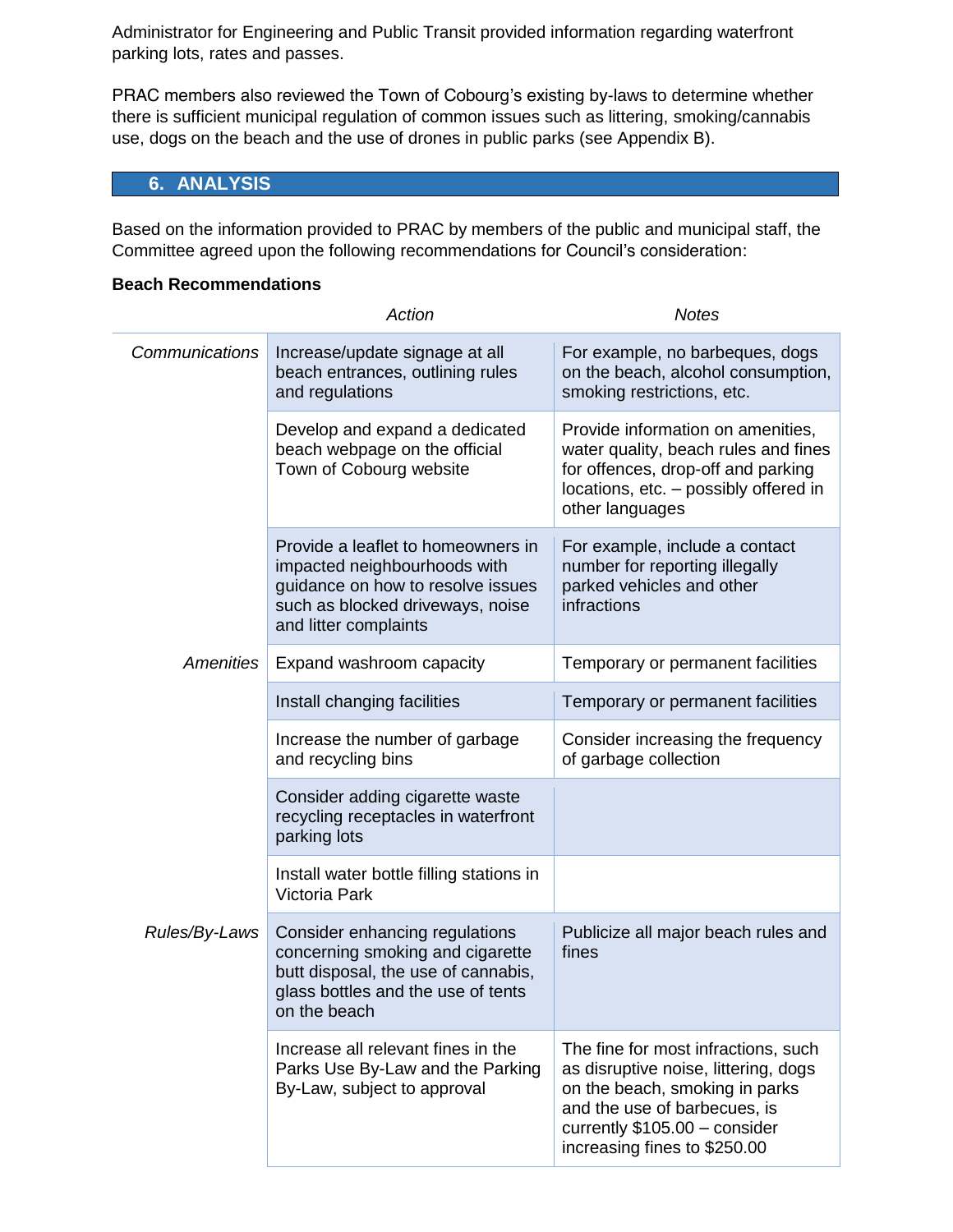|                       | Consider imposing noise<br>restrictions in the Special Event<br>Permit process                                             | Consider the position/direction of<br>speakers during major events                                                                      |
|-----------------------|----------------------------------------------------------------------------------------------------------------------------|-----------------------------------------------------------------------------------------------------------------------------------------|
| Enforcement           | Increase the number of by-law<br>enforcement officers on-duty during<br>peak times                                         | Subject to budget approval; aim to<br>increase enforcement of common<br>offences such as littering, tents and<br>barbeques on the beach |
| Events                | Conduct a review of existing<br>waterfront events and the<br>authorization process                                         | <b>Consider making Council approval</b><br>necessary for major recurring<br>events                                                      |
| Safety                | Lifeguards are an integral part of<br>Victoria Park Beach and the<br>service should be retained if<br>possible             | The majority of survey respondents<br>(68%) believe the Town should<br>continue to provide lifeguards on<br>the beach                   |
|                       | Consider establishing a capacity<br>for the beach as part of the<br>emergency management process                           | Once established, monitor<br>accordingly                                                                                                |
| Parking               | Significantly increase beach area<br>parking rates and review parking<br>rates along the waterfront                        | Care should be taken to avoid<br>pushing beachgoers into the<br>downtown for cheaper parking and<br>creating parking shortages          |
|                       | Consider establishing designated<br>or discounted parking for Cobourg<br>residents                                         | Explore options such as a resident<br>parking pass or 'permit only'<br>parking spaces in waterfront lots                                |
|                       | Consider installing pay and display<br>machines on residential streets<br>near the beach                                   |                                                                                                                                         |
|                       | Improve the existing drop-off<br>location with wayfinding signs and<br>consider creating additional drop-<br>off locations |                                                                                                                                         |
|                       | Consider providing a shuttle<br>service during major events and<br>peak times                                              |                                                                                                                                         |
|                       | Explore ways to utilize parking at<br>Donegan Park                                                                         | Consider using wayfinding signage<br>and other forms of communication<br>to inform visitors of lesser-used<br>parking areas             |
| Revenue<br>Generation | Consider allowing pop-up<br>businesses to operate with a permit                                                            | Permits could be purchased for a<br>fee                                                                                                 |
|                       | Explore the possibility of increasing<br>revenue through the rental of sun<br>shelters and beach chairs                    |                                                                                                                                         |

Ė